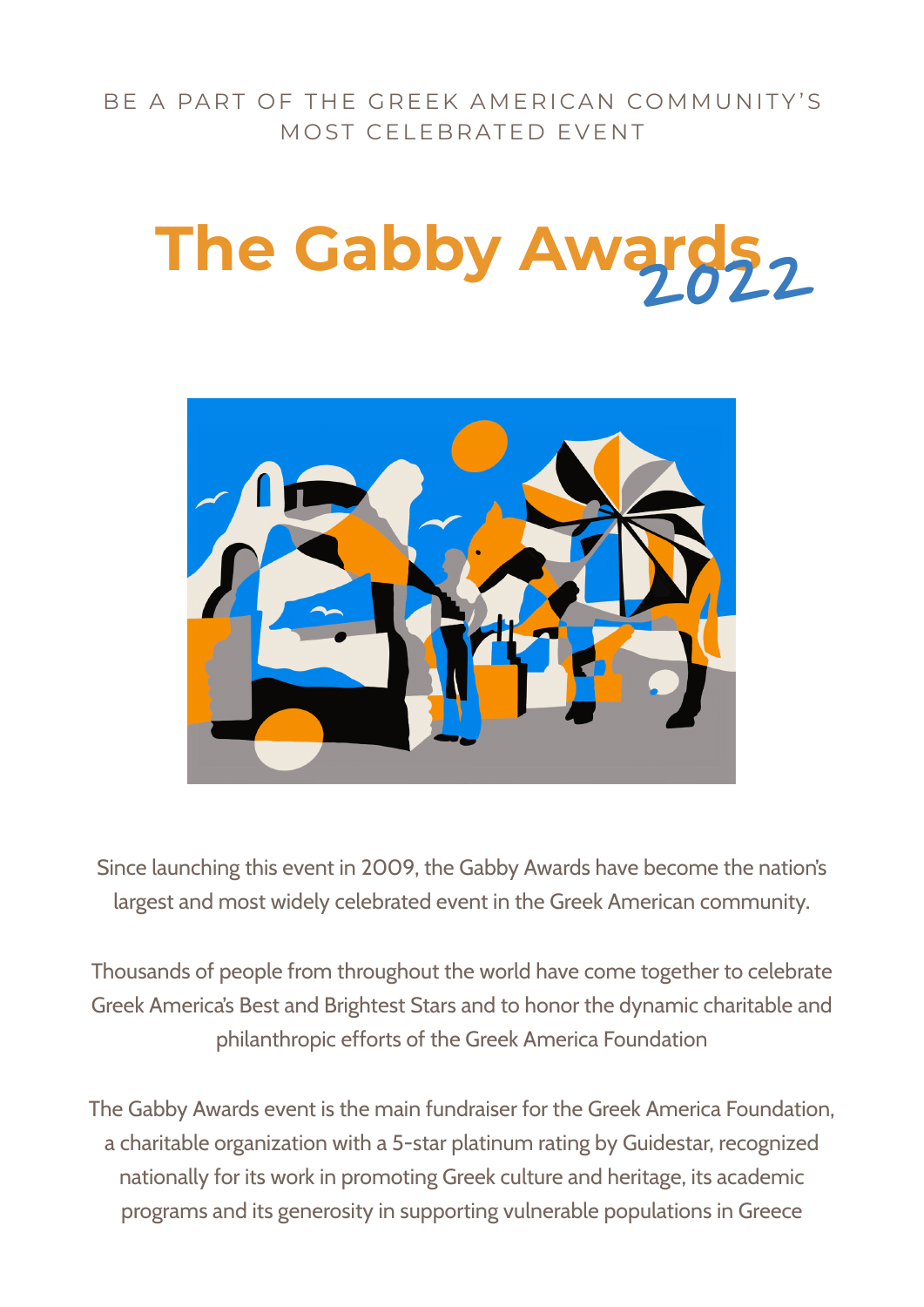

15 Years of philanthropy, communitybuilding and promotion of culture in North America and Greece

Nearly **\$1 million** in DIRECT GRANTS to charities in Greece serving vulnerable populations

More than **\$700,000** in scholarships to deserving young people for academic programs in Greece

A dynamic volunteer program for North American youth to serve vulnerable populations in Greece

Creation of a strong community of thousands through our various programs and cultural activities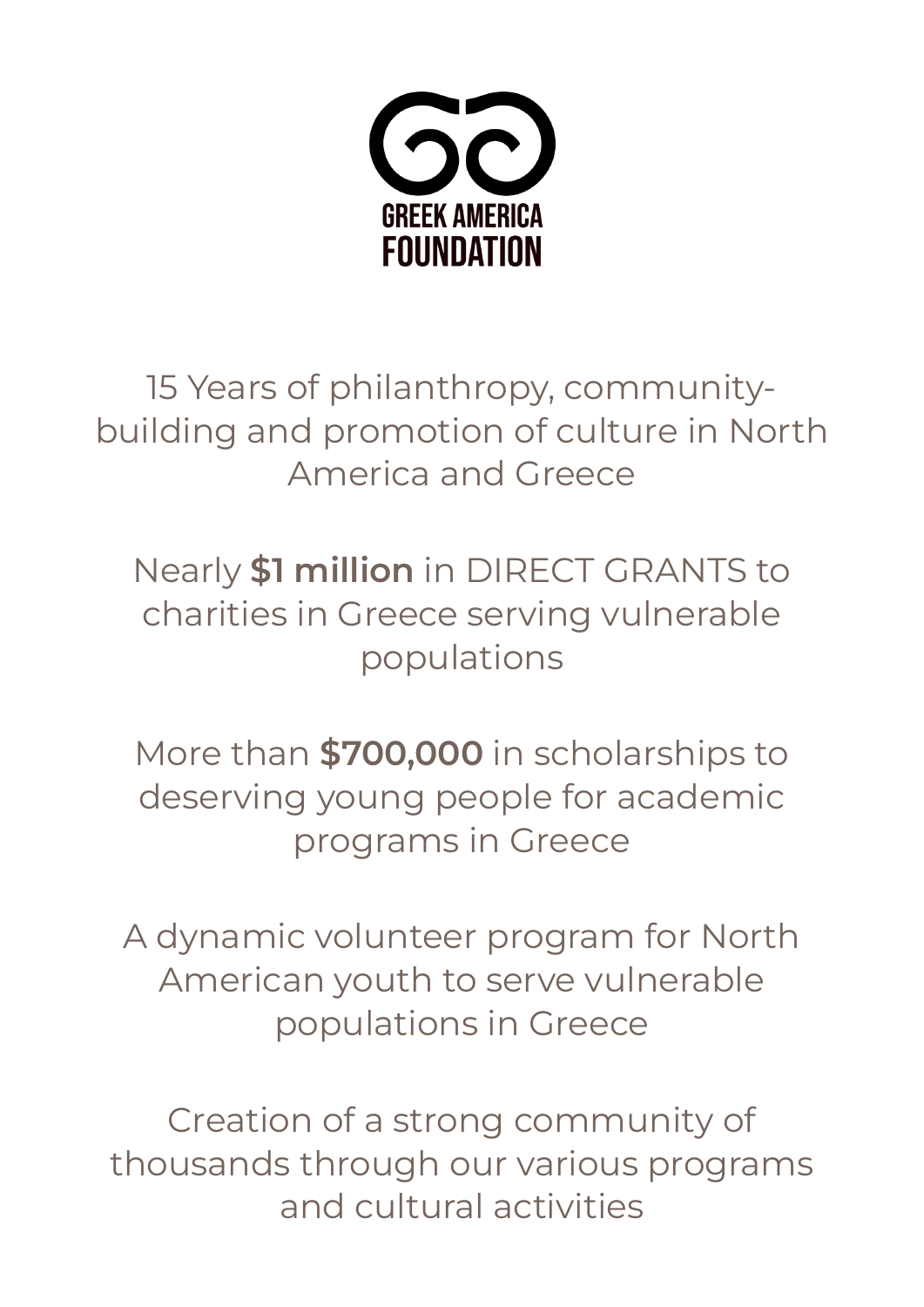### **Weekend Schedule**



#### **Thursday, June 2, 2022**

7:00PM - SPONSOR APPRECIATION DINNER

Hosted by the award-winning chef and best-selling cookbook author Mina Stone at her eponymous restaurant, Mina's, located at one of the world's most famous museums, the MoMA PS1

#### **Friday June 3, 2022**

CHAIRLADY: MS. PATRICIA KASSIS-LAMBRECHT

6:00pm - Gabby Awards Gala and Dinner at The Plaza Hotel 12:30pm - Official After Party featuring Anna Vissi at Melrose Ballroom

#### **Saturday, June 4, 2022**

2:00pm - Brunch honoring Greek America's Forty Under 40 at Avra Madison 9:00pm - Greek Summer Rooftop Celebration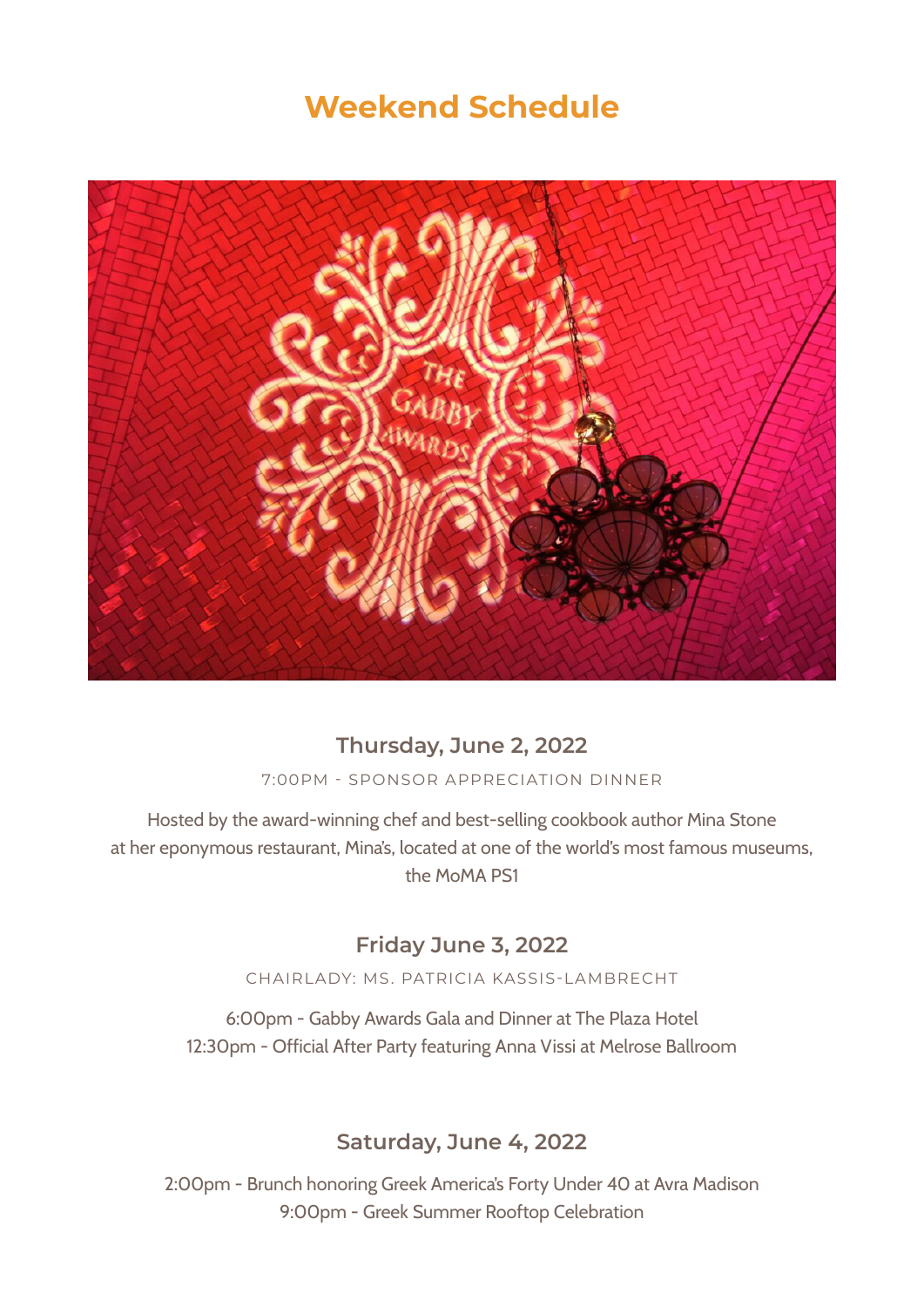#### 2022 GABBY AWARDS

# **Honoring Greek America's Best & Brightest 2022 Honorees**





JOHN VARVATOS Fashion designer

AMED KHAN Philanthropist & Humanitarian



NIKI LEONDAKIS CEO, Core Power Yoga

This year we will welcome more than 500 people from throughout the United States, Canada, the United Kingdom and Greece who will come together to support the charitable and philanthropic efforts of the Greek America Foundation at our signature annual event.

At our various events, we will also recognize dynamic individuals who have a record of professional success as well as tremendous philanthropic achievements

#### **Over the years, the Greek America Foundation's work has been funded by this event.**

This year, we need our sponsors' support more than ever given the cancellation of the previous two years' events due to the Covid-19 pandemic.

**THANK YOU FOR YOUR CONSIDERATION!**